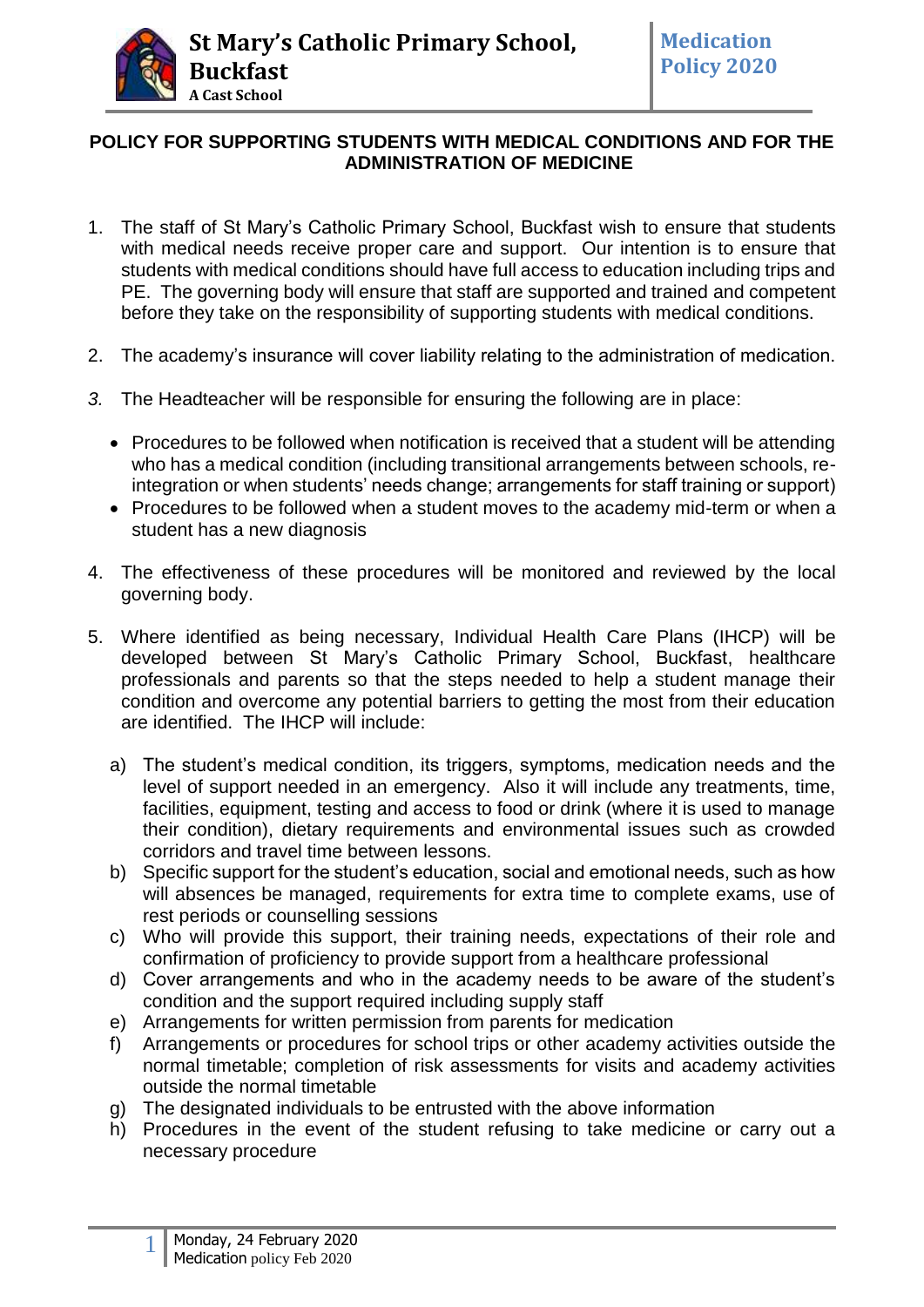6. The Headteacher will have the final decision on whether an Individual Health Care Plan is required.

# **THE ADMINISTRATION OF MEDICINE**

- *7.* The Headteacher will accept responsibility in principle for members of academy staff giving or supervising a student taking prescribed medication during the day, where those members of staff have volunteered to do so.
- *8.* A copy of this policy will be made available to any parent / carer requesting the administration of medication.
- *9.* Prescribed medication will be accepted and administered in the school
- *10.* Non-prescription medication will be accepted and administered in the school.
- *11.* Prior written parental consent is required before any medication can be administered. (See Appendix A).
- *12.* Only reasonable quantities of medication will be accepted (no more than one week's supply).
- *13.* Each item of medication should be delivered in its original dispensed container and handed directly to the Headteacher, Classteacher or Bursar.
- *14.* Each item of medication should be clearly labelled with the following information:
	- Student's name
	- Name of medication
	- Dosage
	- Frequency of dosage
	- Storage requirements (if important)
	- Expiry date (if available)
- *15.* The academy will not accept items of medication which are in unlabelled containers or not in their original container.
- *16.* Unless otherwise indicated, all medication to be administered in the academy will be kept in the first aid cabinet or fridge in the school office.
- *17.* It is the responsibility of parents/carers to notify the academy if there is a change in medication, a change in dosage requirements, or the discontinuation of a student's need for medication.
- *18.* Staff who volunteer to assist in the administration of invasive medication will receive appropriate training/guidance through arrangements made with the academy's Nurse Service. In pre-school settings arrangements will be made through Primary Care Health Visitors.
- *19.* The academy will make every effort to continue the administration of medication to a student whilst on activities away from the premises.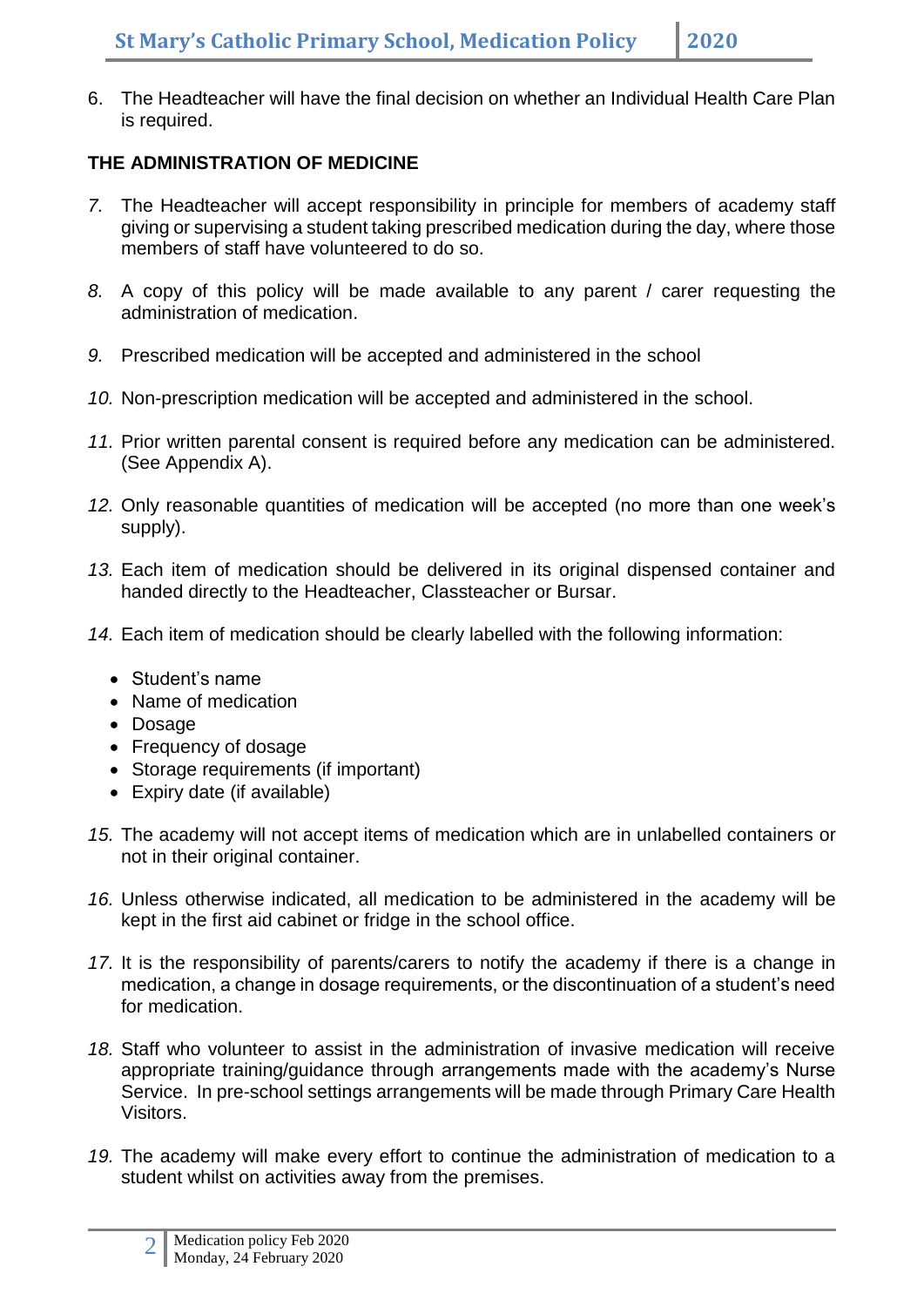Appendix A

### **PARENTAL AGREEMENT TO ADMINISTER PRESCRIPTION OR NON-PRESCRIPTION MEDICINE**

# *St Mary's Catholic Primary School, Buckfast*

# **Notes to Parent / Guardians**

- Note 1: This school will only give your child medicine after you have completed and signed this form.
- Note 2: All medicines must either be in the original container as dispensed by the pharmacy, with your child's name, its contents, the dosage and the prescribing doctor's name (in the case of prescription medication) or in the original packaging (e.g.: sealed blister pack) for nonprescribed medicine.
- Note 3: This information is requested, in confidence, to ensure that the school is fully aware of the medical needs of your student.

## **Medication details**

| Date                  |  |
|-----------------------|--|
| Student's name        |  |
| Date of birth         |  |
| Class                 |  |
| Reason for medication |  |

| Name / type of medicine                                                                |                 |
|----------------------------------------------------------------------------------------|-----------------|
| (as described on the container)                                                        |                 |
| Expiry date of medication                                                              |                 |
| How much to give (i.e. dose to be given)                                               |                 |
| Time(s) for medication to be given                                                     |                 |
| Special precautions / other instructions<br>(e.g. to be taken with/before/after food)  |                 |
| Are there any side effects that the school<br>needs to know about?                     |                 |
| Procedures to take in an emergency                                                     |                 |
| Number of tablets/quantity to be given                                                 |                 |
| Time limit – please specify how long your<br>student needs to be taking the medication | day/s<br>week/s |